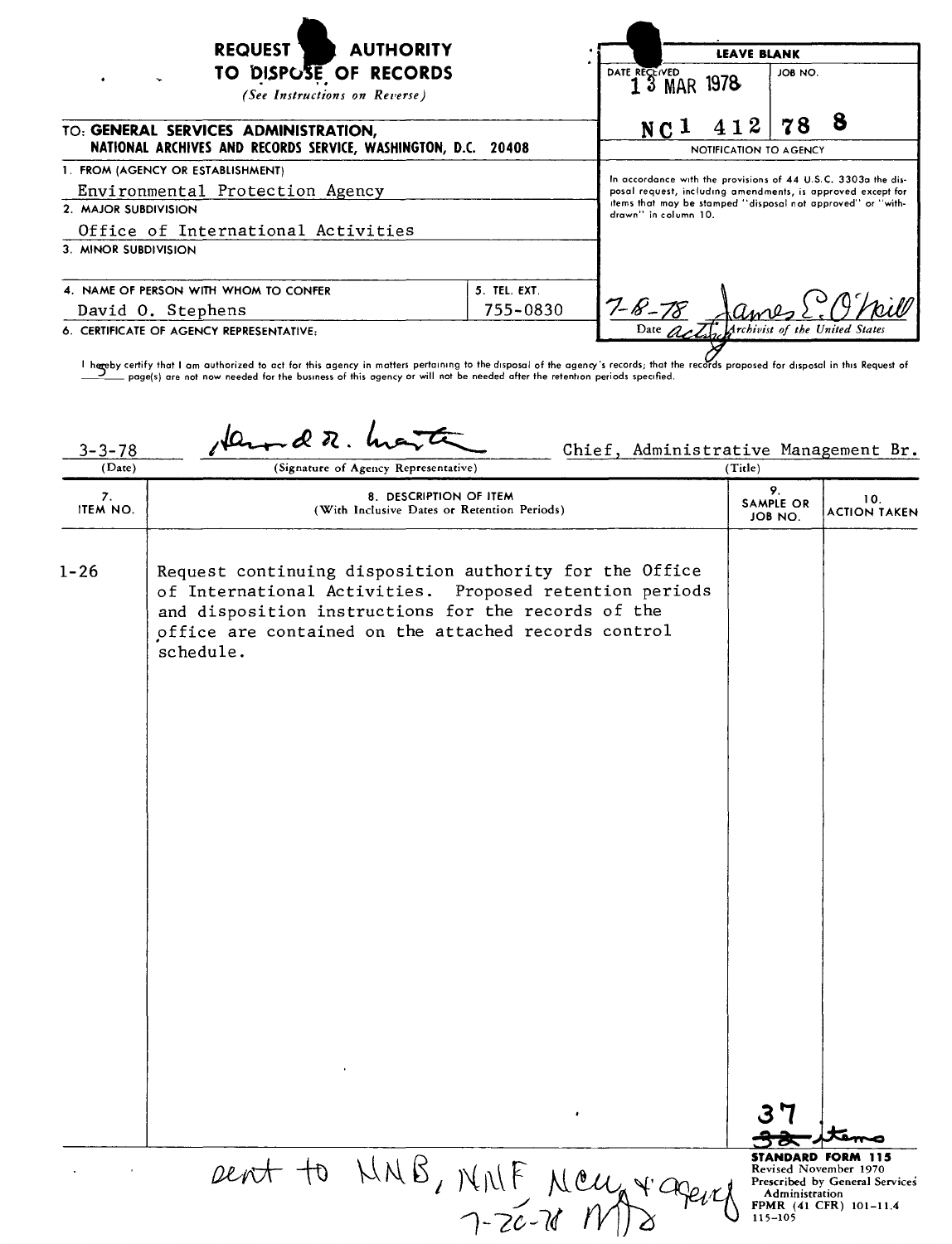|             | U.S. ENVIRONMENTAL PROTECTION AGENCY-RECORDS CONTROL SCHEDULES                                                                                                                                                                                                                                                                                                                                                                                                                                                                                          |                                                                                                                                                                                                  | SCHED.NO        |
|-------------|---------------------------------------------------------------------------------------------------------------------------------------------------------------------------------------------------------------------------------------------------------------------------------------------------------------------------------------------------------------------------------------------------------------------------------------------------------------------------------------------------------------------------------------------------------|--------------------------------------------------------------------------------------------------------------------------------------------------------------------------------------------------|-----------------|
|             | TITLE OF SCHEDULE<br>INTERNATIONAL ACTIVITIES RECORDS                                                                                                                                                                                                                                                                                                                                                                                                                                                                                                   | COVERAGE OF SCHEDULE<br>APPLICABLE HEADQUARTERS OFFICE                                                                                                                                           | 17 <sup>2</sup> |
| <b>ITEM</b> | NAME AND DESCRIPTION OF RECORD/FILE                                                                                                                                                                                                                                                                                                                                                                                                                                                                                                                     | RETENTION PERIOD AND DISPOSITION                                                                                                                                                                 |                 |
| 1.          | United Nations Environmental Program (UNEP) File. Includes records used<br>to coordinate EPA involvement with the UNEP and to promote the exchange<br>of environmental policies and information among other countries.<br>Records consist of UNEP Governing Council documents, International<br>Referral Service information, World Environment Day information,<br>international conference material, position papers on international<br>environmental issues, and other related records.                                                             | Retention: Retain 6 years.<br>Disposition: Break file every year. Keep in office for 3 years,<br>then transfer to the Federal Records Center (FRC). Keep in FRC<br>for 3 years, then destroy.    |                 |
|             | Environmental Organization File. Includes records relating to<br>coordinating activities with non-government activities such as the<br>Sierra Club, American Petroleum Institute, American Association for the<br>Advancement of Science, National Audobon Society, Resources for the<br>Future, etc. Records used to coordinate input from these groups on<br>policy matters with the appropriate EPA program offices. Records<br>consist of correspondence, reports, position papers, and other related<br>records.                                   | Retention: Retain 5 years.<br>Disposition: Break file every year. Keep in office for 5 years,<br>then destroy.                                                                                   |                 |
| 3.          | World Environment Day File. Includes records used to coordinate EPA's<br>participation in World Environment Day, a United Nations (UN) designated<br>day dedicated to an international observance of the environment. Files<br>consist of correspondence, agendas, conference materials, and<br>other records used to plan and participate in the observance.                                                                                                                                                                                           | Retention: Permanent.<br>Disposition: Break file each year. Keep in office for 3 years,<br>then transfer to the FRC. Keep in FRC for 10 years, then offer<br>to the National Archives.           |                 |
| 4.          | Global 2000 Project File. Includes records related to a presidential<br>project to project the status of the world in the year 2000. Overall<br>project coordination being accomplished by the Council on Environmental<br>Quality. Records relate to EPA input into the project. Records<br>consist of correspondence, preliminary reports and position papers, and<br>other related records.                                                                                                                                                          | Retention: Permanent.<br>Disposition: Keep in office until termination of project, then<br>transfer to the FRC. Keep in FRC for 10 years, then offer to<br>the National Archives.                |                 |
|             | Speeches File. Includes copies of speeches delivered by the<br>Administrator, Deputy Administrator, and other EPA officials on<br>international matters.                                                                                                                                                                                                                                                                                                                                                                                                | Retention: Retain 3 years.<br>Disposition: Break file each year. Keep in office for 3 years,<br>then destroy.                                                                                    |                 |
| 6.          | Special Foreign Currency File. Project files documenting the conduct<br>of international cooperative studies and programs related to<br>international environmental concerns. Projects are funded by foreign<br>currency rather than by U.S. dollars. Records consist of background<br>information, proposals sent by foreign countries, correspondence with<br>project officers and project investigators, progress reports, fiscal<br>reports, travel records, airgrams used in overseas communications,<br>final reports, and other related records. | Retention: Retain 7 years.<br>Disposition: Break file upon termination of project agreements.<br>Keep in office for 2 years, then transfer to the FRC. Keep in<br>FRC for 5 years, then destroy. |                 |

 $\ddot{\phantom{1}}$ 

 $\tilde{\phantom{a}}$ 

 $\hat{\mathcal{A}}$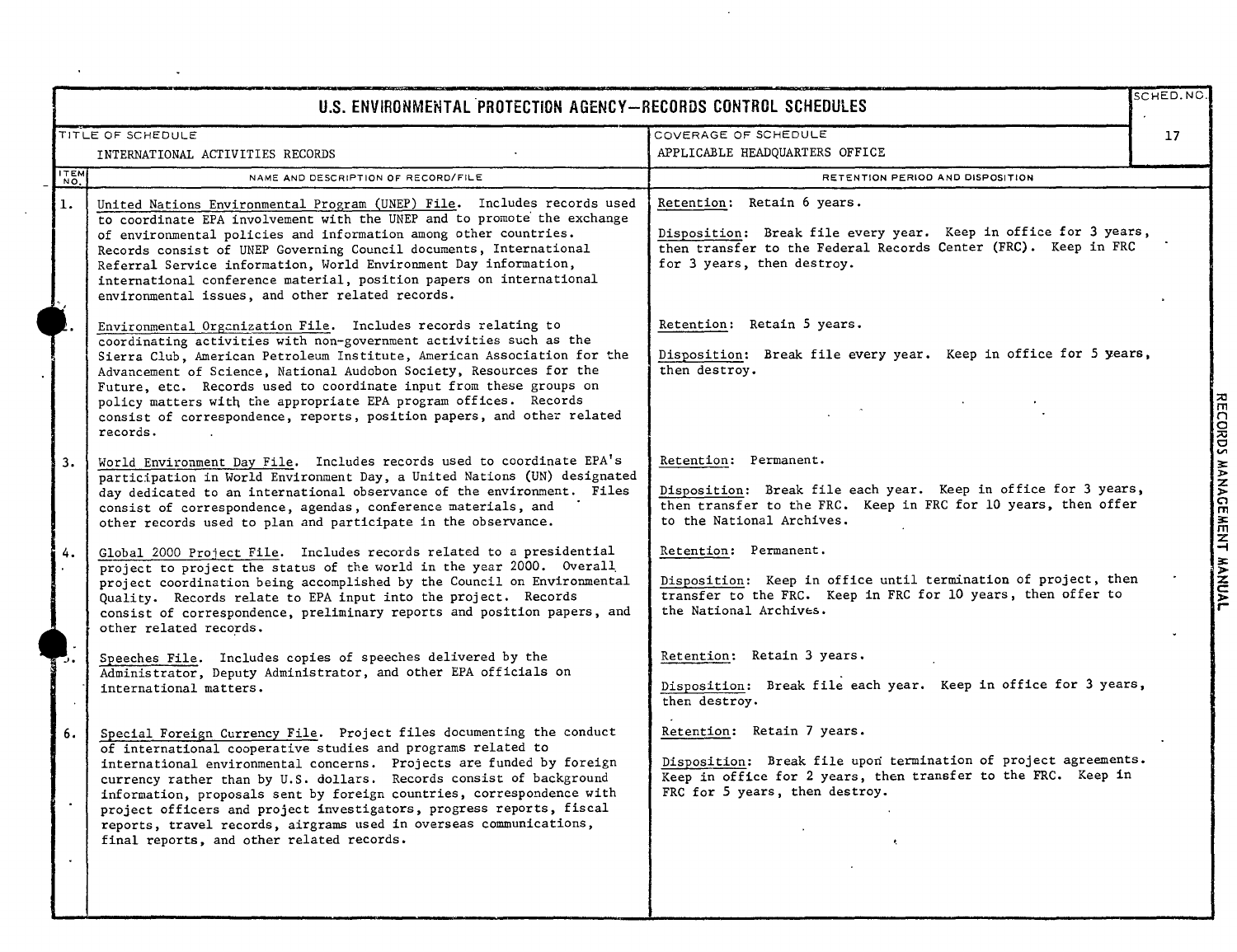|             | U.S. ENVIRONMENTAL PROTECTION AGENCY-RECORDS CONTROL SCHEDULES                                                                                                                                                                                                                                                                                                                                                                                                                                              |                                                                                                                                                                                                                          | SCHED.NO        |
|-------------|-------------------------------------------------------------------------------------------------------------------------------------------------------------------------------------------------------------------------------------------------------------------------------------------------------------------------------------------------------------------------------------------------------------------------------------------------------------------------------------------------------------|--------------------------------------------------------------------------------------------------------------------------------------------------------------------------------------------------------------------------|-----------------|
|             | TITLE OF SCHEDULE                                                                                                                                                                                                                                                                                                                                                                                                                                                                                           | COVERAGE OF SCHEDULE                                                                                                                                                                                                     | 17 <sup>2</sup> |
|             | INTERNATIONAL ACTIVITIES RECORDS                                                                                                                                                                                                                                                                                                                                                                                                                                                                            | APPLICABLE HEADQUARTERS OFFICE                                                                                                                                                                                           |                 |
| ITEM<br>NO. | NAME AND DESCRIPTION OF RECORD/FILE                                                                                                                                                                                                                                                                                                                                                                                                                                                                         | RETENTION PERIOD AND DISPOSITION                                                                                                                                                                                         |                 |
| 7.          | Bilateral Programs File. Includes records related to evaluation of all<br>international bilateral activities involving EPA and foreign organiza-<br>tions and governments. Agreements relate to areas of environmental<br>concern to the U.S. and other countries.                                                                                                                                                                                                                                          |                                                                                                                                                                                                                          |                 |
|             | Basic Agreement Documents. Includes official copies of all<br>$a_{\bullet}$<br>bilateral agreements and primary support documents.                                                                                                                                                                                                                                                                                                                                                                          | Retention: Retain 10 years.<br>Disposition: Break file upon termination of agreement. Keep in<br>office for 1 additional year, then transfer to the FRC. Keep in<br>the FRC for 9 years, then destroy.                   |                 |
|             | b. Other Records. Includes correspondence with the countries and<br>within the EPA and information on work accomplishments.                                                                                                                                                                                                                                                                                                                                                                                 | Retention: Retain 6 years.<br>Disposition: Break file each year. Keep in office 1 additional<br>year, then transfer to the FRC. Keep in the FRC for 5 years,<br>then destroy.                                            |                 |
| 8.          | Reimbursable Technical Assistance File. Project files documenting the<br>conduct of international cooperative agreements related to environmental<br>concerns. These projects provide for U.S. technical assistance under<br>terms of reimbursable agreements. Major agreements provide for<br>environmental technical assistance and technology transfer to Iran,<br>Brazil, and other countries. Records consist of copy of agreement,<br>proposal, funding documents, program reports, and final report. | Retention: Retain 10 years.<br>Disposition: Break file upon the termination of agreement.<br>Keep in office for 2 years, then transfer to the FRC. Keep<br>in the FRC for 8 years, then destroy.                         |                 |
| 9.          | U.S./U.S.S.R. Environmental Agreement File. Includes records related<br>to the cooperative agreement between the U.S. and the Soviet Union<br>providing for the development of joint environmental research efforts<br>in areas such as air and water pollution, urban pollution problems,<br>wildlife protection, earthquake prediction, and other research areas.                                                                                                                                         |                                                                                                                                                                                                                          |                 |
|             | Basic Agreement Documents. Includes official copy of the agreement<br>a.<br>and primary supporting documents such as work programs, annual reviews<br>of work accomplished, foreign communication, and final reports.                                                                                                                                                                                                                                                                                       | Retention: Permanent.<br>Disposition: Break file upon termination of agreement. Keep<br>in office for 1 additional year, then transfer to the FRC. Keep<br>in the FRC for 10 years, then offer to the National Archives. |                 |
|             | Other Files. Includes documentation related to the overall<br>Ъ.<br>management of the projects, internal Agency correspondence and<br>memorandums, and other related records.                                                                                                                                                                                                                                                                                                                               | Retention: Retain 3 years.<br>Disposition: Break file each year. Keep in office for 3 years,<br>then destroy.                                                                                                            |                 |
|             |                                                                                                                                                                                                                                                                                                                                                                                                                                                                                                             | $\bullet$                                                                                                                                                                                                                |                 |

ä,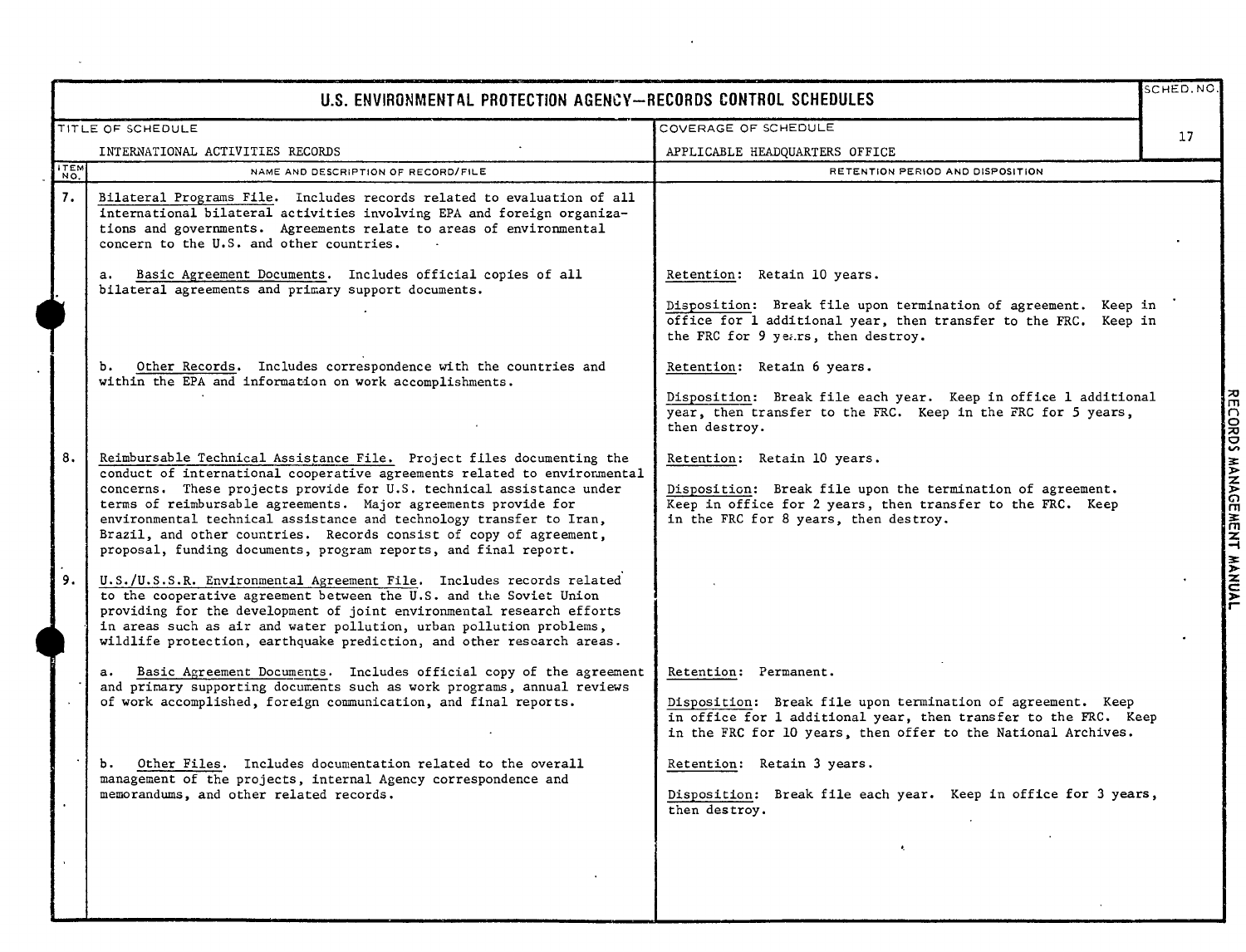| U.S. ENVIRONMENTAL PROTECTION AGENCY-RECORDS CONTROL SCHEDULES |                                                                                                                                                                                                                                                                                                                                                                                                                                                           |                                                                                                                                                                                                                              | SCHED.NO. |
|----------------------------------------------------------------|-----------------------------------------------------------------------------------------------------------------------------------------------------------------------------------------------------------------------------------------------------------------------------------------------------------------------------------------------------------------------------------------------------------------------------------------------------------|------------------------------------------------------------------------------------------------------------------------------------------------------------------------------------------------------------------------------|-----------|
|                                                                | TITLE OF SCHEDULE                                                                                                                                                                                                                                                                                                                                                                                                                                         | COVERAGE OF SCHEDULE                                                                                                                                                                                                         | 17        |
|                                                                | INTERNATIONAL ACTIVITIES RECORDS                                                                                                                                                                                                                                                                                                                                                                                                                          | APPLICABLE HEADQUARTERS OFFICE                                                                                                                                                                                               |           |
| ITEM                                                           | NAME AND DESCRIPTION OF RECORD/FILE                                                                                                                                                                                                                                                                                                                                                                                                                       | RETENTION PERIOD AND DISPOSITION                                                                                                                                                                                             |           |
| 10.                                                            | Laws of the Sea and Deep Seabed Mining Files. Includes records<br>documenting the development of a comprehensive treaty on the use and<br>management of the oceans. Areas of concern include international<br>exploration and exploitation of deep seabed minerals, navigation, and<br>fishing rights, and technology transfer, marine pollution, and methods<br>for the settlement of international ocean disputes.                                      |                                                                                                                                                                                                                              |           |
|                                                                | a. EPA Internal Documentation. Includes intra-agency correspondence,<br>memorandums, position papers, and all other EPA internal documentation<br>not sent to or otherwise duplicated in State Department files.                                                                                                                                                                                                                                          | Retention: Permanent.<br>Disposition: Break file upon termination of each UN Law of the Sea<br>Conference. Keep in office 3 additional years, then transfer to<br>the FRC for 10 years, then offer to the National Archives. |           |
|                                                                | b. Other Records. Includes general records such as copies of<br>legislation, conference reports, and all other records sent to or<br>otherwise duplicated in State Department files.                                                                                                                                                                                                                                                                      | Retention: Retain 3 years.<br>Disposition: Break file upon termination of each UN Law of the Sea<br>Conference. Keep in office 3 additional years, then destroy.                                                             |           |
| 11.                                                            | Ocean Dumping Files. Includes records relating to EPA participation in<br>implementing the 1972 Ocean Dumping Treaty. Records relate to EPA<br>chairmanship of the U.S. delegations to treaty group meetings, Agency<br>monitoring of ocean dumping incidents, review and evaluation of<br>ocean dumping regulations, and other related matters. Records consist<br>of position papers, conference reports, correspondence, and other<br>related records. | Retention: Retain 10 years.<br>Disposition: Break file at the end of each year. Keep in office<br>for 5 years, then transfer to the FRC. Keep in the FRC for 5<br>years, then destroy.                                       |           |
| 12.1                                                           | Oil Pollution File. Includes recorás related to EPA participation in<br>the negotiation and implementation of the 1973 Convention on the<br>Prevention of Pollution from Ships and the treaty resulting therefrom.<br>Records relate to Agency recommendations concerning post reception<br>facilities, tank vessel retrofiting, and providing technical assistance<br>to developing countries in oil spill prevention, response, and cleanup.            |                                                                                                                                                                                                                              |           |
|                                                                | EPA Internal Documentation: Includes intra-agency correspondence,<br>a.<br>memorandums, position papers, and all other EPA internal documentation<br>not sent to or otherwise duplicated in State Department files.                                                                                                                                                                                                                                       | Retention: Permanent.<br>Disposition: Break file at end of each year. Keep in office for<br>5 years, then transfer to the FRC. Keep in FRC for 10 years, then<br>offer to the National Archives.                             |           |
|                                                                | Other Records. Includes general records such as conference<br><b>b.</b><br>and treaty documents, reports, and other records sent to or otherwise<br>duplicated in State Department files.                                                                                                                                                                                                                                                                 | Retention: Retain 5 years.<br>Disposition: Break file at end of each year. Keep in office for<br>5 additional years, then destroy.                                                                                           |           |
|                                                                |                                                                                                                                                                                                                                                                                                                                                                                                                                                           |                                                                                                                                                                                                                              |           |

 $\mathcal{L}_{\mathcal{A}}$ 

l.

 $\bar{z}$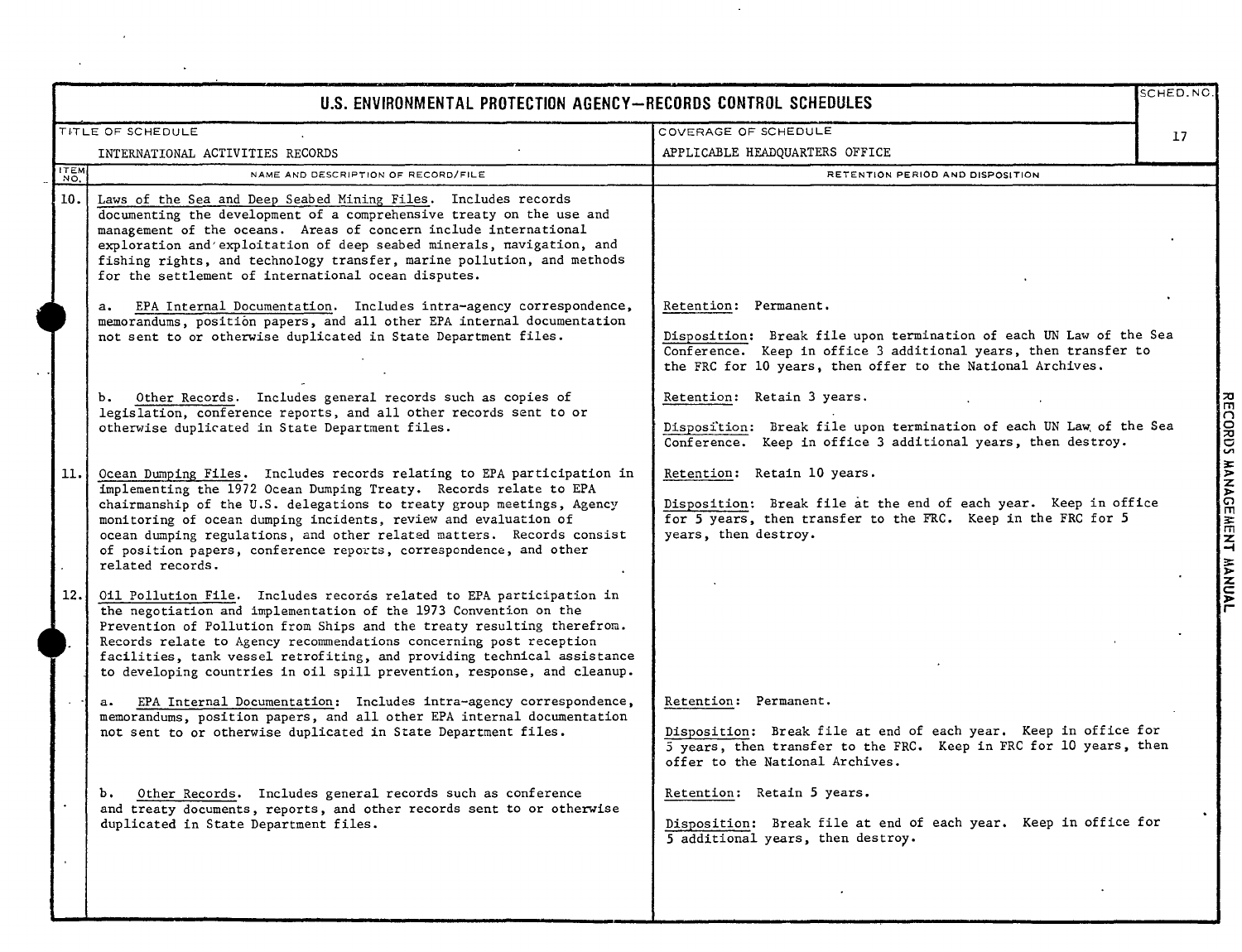|            | U.S. ENVIRONMENTAL PROTECTION AGENCY-RECORDS CONTROL SCHEDULES                                                                                                                                                                                                                                                                                                                                                                                |                                                                                                                                                                                                                                                                                                                            | SCHED, NC.      |
|------------|-----------------------------------------------------------------------------------------------------------------------------------------------------------------------------------------------------------------------------------------------------------------------------------------------------------------------------------------------------------------------------------------------------------------------------------------------|----------------------------------------------------------------------------------------------------------------------------------------------------------------------------------------------------------------------------------------------------------------------------------------------------------------------------|-----------------|
|            | TITLE OF SCHEDULE                                                                                                                                                                                                                                                                                                                                                                                                                             | COVERAGE OF SCHEDULE                                                                                                                                                                                                                                                                                                       | 17 <sup>2</sup> |
|            | INTERNATIONAL ACTIVITIES RECORDS                                                                                                                                                                                                                                                                                                                                                                                                              | APPLICABLE HEADQUARTERS OFFICE                                                                                                                                                                                                                                                                                             |                 |
| <b>TEM</b> | NAME AND DESCRIPTION OF RECORD/FILE                                                                                                                                                                                                                                                                                                                                                                                                           | RETENTION PERIOD AND DISPOSITION                                                                                                                                                                                                                                                                                           |                 |
| 13.        | Committee on the Challenges of Modern Society (CCMS) File. Includes<br>records related to the formation of the Committee, an international<br>policymaking committee under UN auspices. Records relate to matters of<br>international environmental concern, such as geothermal energy,<br>nutrition and health, solar energy, etc., and consist of conference and<br>treaty documents, reports, position papers, and related correspondence. |                                                                                                                                                                                                                                                                                                                            |                 |
|            | Final Reports.<br>a.                                                                                                                                                                                                                                                                                                                                                                                                                          | Retention: Transfer to State Department.                                                                                                                                                                                                                                                                                   |                 |
|            |                                                                                                                                                                                                                                                                                                                                                                                                                                               | Disposition: Keep in office for 10 years, then transfer to the<br>State Department.                                                                                                                                                                                                                                        |                 |
|            | ъ.<br>All Other Records.                                                                                                                                                                                                                                                                                                                                                                                                                      | Retention: Retain 20 years.                                                                                                                                                                                                                                                                                                |                 |
|            |                                                                                                                                                                                                                                                                                                                                                                                                                                               | Disposition: Keep in office for 10 years, then transfer to<br>the FRC. Keep in FRC for 10 years, then destroy.                                                                                                                                                                                                             |                 |
| 14.        | CCMS Pilot Studies File. Includes records related pilot study<br>projects conducted under the auspices of the CCMS, a UN-sponsored<br>international committee. Pilot studies concern matters of inter-<br>national environmental significance, such as geothermal energy,<br>nutrition and health, solar energy, advanced wastewater treatment<br>systems, etc.                                                                               |                                                                                                                                                                                                                                                                                                                            |                 |
|            | a.<br>Basic Project Documents. Includes initial project proposals,<br>names of participating countries, study objectives, and results. Also<br>includes formal policy statements on the U.S. role in CCMS.                                                                                                                                                                                                                                    | Retention: Retain 10 years.<br>Disposition: Break file upon completion of study and follow-up<br>activities, then transfer to the FRC. Keep in the FRC for 10<br>years, then destroy.                                                                                                                                      |                 |
|            | b. Project Workpapers. Includes working papers such as draft<br>proposals, trip reports, meeting summaries, and related correspondence.                                                                                                                                                                                                                                                                                                       | Retention: Retain 2 years.                                                                                                                                                                                                                                                                                                 |                 |
|            | c. Final Reports. Reports include final project recommendations and<br>follow-up activities.                                                                                                                                                                                                                                                                                                                                                  | Disposition: Keep in office for 2 years, then destroy.<br>Retention: Forward Marcher, to Decote Dep<br>Disposition: Break file upon completion of study and follow-up<br>activities. Keep in office 10 additional years, then transfer to<br>the FBC Keep in the FBC for 10 years, then offer to the National<br>Atehines. |                 |
| 15.        | CCMS Plenary Files. Includes formal plenary documents created at the<br>semiannual CCMS Plenary Conference.                                                                                                                                                                                                                                                                                                                                   |                                                                                                                                                                                                                                                                                                                            |                 |
|            | Formal Plenary Documents. Includes policy statements of the CCMS<br>$\mathbf{a}$ .<br>and related State Department cables and telegrams.                                                                                                                                                                                                                                                                                                      | Retention: Transfer to State Department.<br>Disposition: Break file at end of year. Keep in office for 3<br>additional works, then twensfer as the State Department                                                                                                                                                        |                 |

 $\mathcal{L}_{\text{max}}$  and  $\mathcal{L}_{\text{max}}$  and  $\mathcal{L}_{\text{max}}$  and  $\mathcal{L}_{\text{max}}$ 

 $\ddot{\phantom{a}}$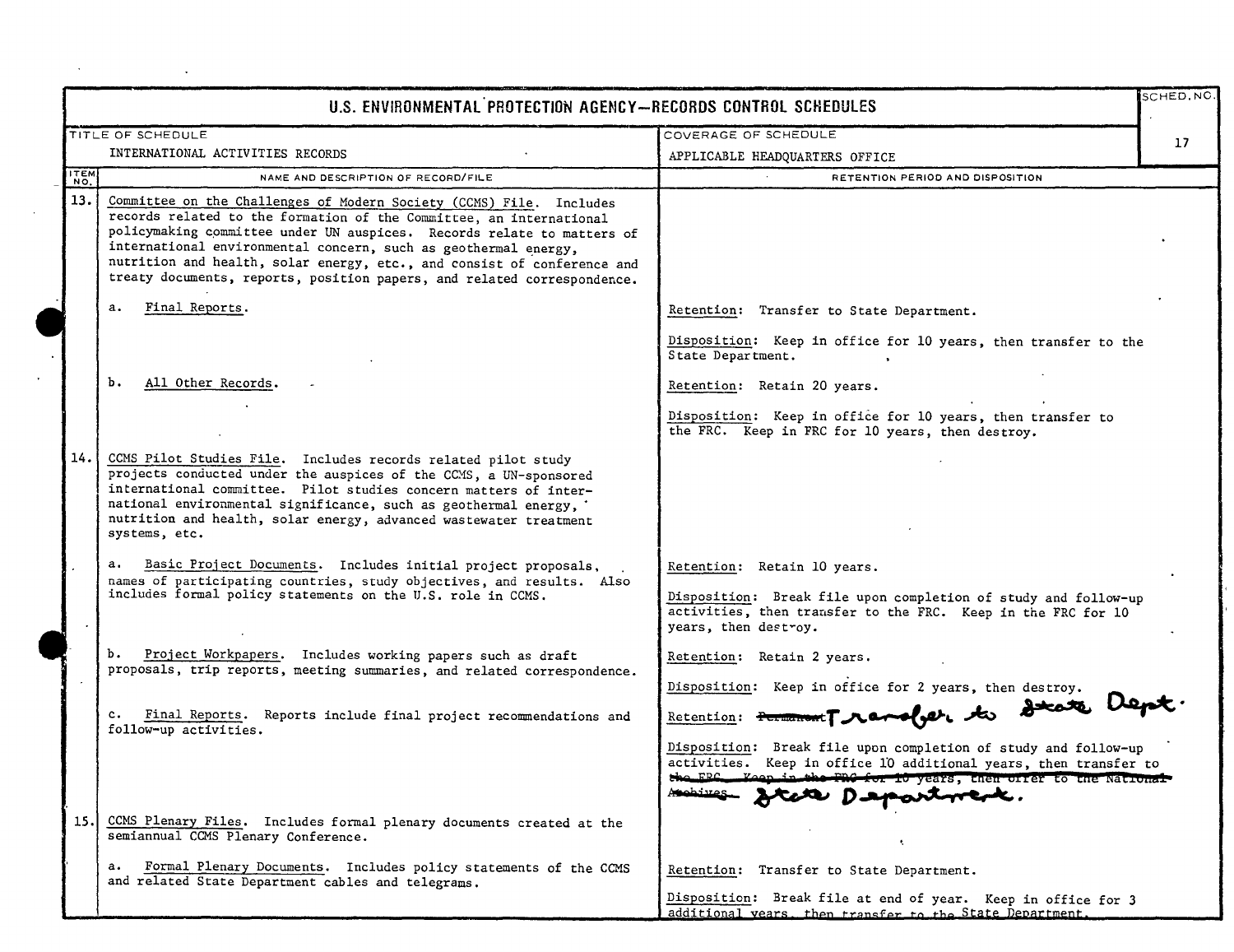|      | U.S. ENVIRONMENTAL PROTECTION AGENCY-RECORDS CONTROL SCHEDULES                                                                                                                                                                                                                                                                                                                                                                         |                                                                                                                                                                                             | SCHED.NO. |
|------|----------------------------------------------------------------------------------------------------------------------------------------------------------------------------------------------------------------------------------------------------------------------------------------------------------------------------------------------------------------------------------------------------------------------------------------|---------------------------------------------------------------------------------------------------------------------------------------------------------------------------------------------|-----------|
|      | TITLE OF SCHEDULE<br>INTERNATIONAL ACTIVITIES RECORDS                                                                                                                                                                                                                                                                                                                                                                                  | COVERAGE OF SCHEDULE<br>APPLICABLE HEADQUARTERS OFFICE                                                                                                                                      | 17        |
| ITEM | NAME AND DESCRIPTION OF RECORD/FILE                                                                                                                                                                                                                                                                                                                                                                                                    | RETENTION PERIOD AND DISPOSITION                                                                                                                                                            |           |
|      | Conference Working Papers. Includes administrative documents<br>b.<br>concerning the conferences, such as meeting handouts, brochures, and<br>other conference literature.                                                                                                                                                                                                                                                             | Retention: Retain 2 years.<br>Disposition: Keep in office for 2 years, then destroy.                                                                                                        |           |
| 16.  | Organization for Economic Cooperation and Development (OECD) Program<br>File. Includes records related to EPA participation in the OECD and its<br>subsidiary environmental committee and technical groups. Records<br>consist of OECD Counsil and Executive Committee minutes, environmental<br>committee technical reports, EPA comments and position papers on OECD<br>policy statements, and correspondence with the Organization. | Retention: Retain 7 years.<br>Disposition: Break file every year. Keep in office current plus<br>1 additional year, then transfer to the FRC. Keep in the FRC for<br>6 years, then destroy. |           |
| 17.  | Economic Commission for Europe (ECE) File. Includes records related to<br>EPA participation in the ECE, a UN subsidiary organization comprised<br>of Eastern and Western European nations and the Soviet Union. Records<br>consist of copies of the technical documents and policy statements of<br>the ECE's environmental committee, and related correspondence.                                                                     | Retention: Retain 5 years.<br>Disposition: Break file every year. Keep in office current plus<br>1 additional year, then transfer to the FRC. Keep in the FRC for<br>4 years, then destroy. |           |
| 18.  | World Health Organization (WHO) File. Includes records related to EPA<br>participation in the environmental programs of the WHO and its<br>subsidiary, Pan American Health Organization. Records consist of copy<br>of EPA international agreement with the WHO, technical reports, and<br>project documents.                                                                                                                          |                                                                                                                                                                                             |           |
|      | Basic Agreement Documents. Includes copy of EPA-WHO agreement for<br>$a_{\bullet}$<br>WHO Collaborating Center on Environmental Pollucion Control, work<br>programs, reviews, evaluations, and financial records.                                                                                                                                                                                                                      | Retention: Retain 10 years.<br>Disposition: Break file each year. Keep in office for 5 years,<br>then transfer to the FRC. Keep in the FRC for 5 years, then destroy.                       |           |
|      | b. Other Records. Includes correspondence, memorandums, and<br>information related to the management of overall EPA participation in<br>WHO activities.                                                                                                                                                                                                                                                                                | Retention: Retain 2 years.<br>Disposition: Break file at end of year. Keep in office 2<br>additional years, then destroy.                                                                   |           |
| 19.  | International Joint Commission File. Includes technical reports,<br>reference studies, and correspondence with the International Joint<br>Commission on the Pollution of Lake Erie.                                                                                                                                                                                                                                                    | Retention: Retain 1 year.<br>Disposition: Break file at end of year. Keep in office current<br>year and 1 additional year, then destroy.                                                    |           |
| 20.  | U.S./Canadian Relations File. Includes records related to EPA<br>involvement in the environmental problems concerning the U.S. and<br>Canada, based on a 1972 agreement negotiated between the two countries.<br>Environmental areas include Great Lake pollution and other problems<br>of mutual concern.                                                                                                                             |                                                                                                                                                                                             |           |

 $\mathcal{L}(\mathcal{L}^{\mathcal{L}})$  and  $\mathcal{L}(\mathcal{L}^{\mathcal{L}})$  and  $\mathcal{L}(\mathcal{L}^{\mathcal{L}})$ 

 $\mathcal{O}(\mathcal{O}_\mathcal{O})$  . The set of the set of  $\mathcal{O}_\mathcal{O}$ 

 $\mathbb{R}^3$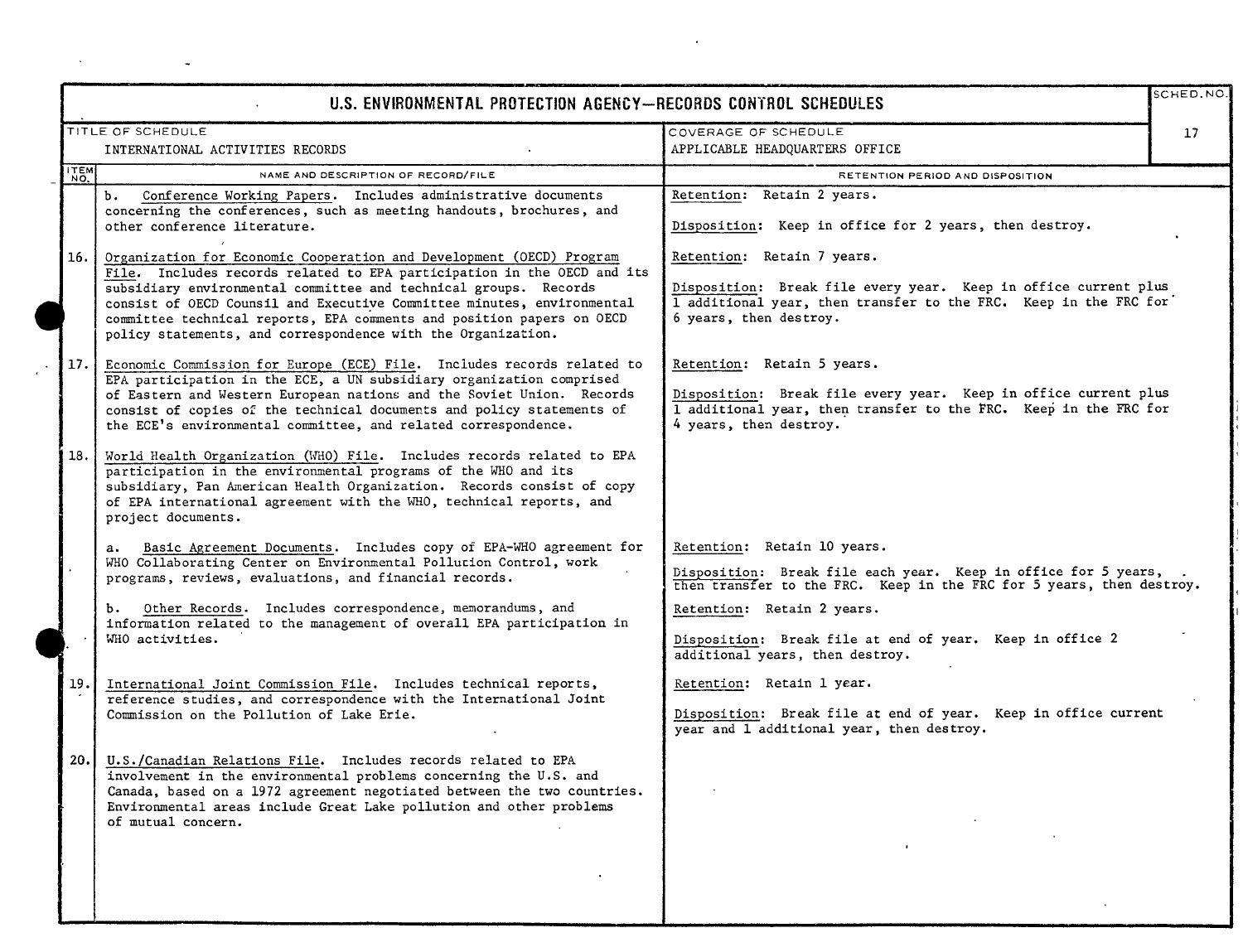|             | U.S. ENVIRONMENTAL PROTECTION AGENCY-RECORDS CONTROL SCHEDULES                                                                                                                                                                                                                                                                                                               |                                                                                                                                                                                        | SCHED, NO.                     |
|-------------|------------------------------------------------------------------------------------------------------------------------------------------------------------------------------------------------------------------------------------------------------------------------------------------------------------------------------------------------------------------------------|----------------------------------------------------------------------------------------------------------------------------------------------------------------------------------------|--------------------------------|
|             | TITLE OF SCHEDULE<br>INTERNATIONAL ACTIVITIES RECORDS                                                                                                                                                                                                                                                                                                                        | COVERAGE OF SCHEDULE<br>APPLICABLE HEADQUARTERS OFFICE                                                                                                                                 | 17                             |
| <b>ITEM</b> | NAME AND DESCRIPTION OF RECORD/FILE                                                                                                                                                                                                                                                                                                                                          | RETENTION PERIOD AND DISPOSITION                                                                                                                                                       |                                |
|             | a. EPA Internal Documentation. Includes intra-agency correspondence,<br>memorandums, position papers, and all other EPA internal documentation<br>not sent or otherwise duplicated in State Department files.                                                                                                                                                                | Retention: Permanent.<br>Disposition: Break file each year. Keep in office for 5 years,<br>then transfer to the FRC. Keep in FRC for 10 years, then offer<br>to the National Archives. |                                |
|             | b. Other Records. Includes general records such as copies of<br>agreements, reports, and other records sent to or otherwise duplicated<br>in State Department files.                                                                                                                                                                                                         | Retention: Retain 5 years.<br>Disposition: Break file each year. Keep in office for 5 years,<br>then destroy.                                                                          |                                |
| 21.         | U.S./Mexican Relations File. Includes records related to EPA<br>involvement in environmental problems and issues of mutual concern to<br>the U.S. and Mexico. Included are border incidents, treaty negotiations<br>under the 1944 International Boundaries Water Treaty, and other<br>agreements. Records consist of correspondence, reports, and other<br>related records. |                                                                                                                                                                                        | kDS                            |
|             | a. EPA Internal Documentation. Includes intra-agency correspondence,<br>memorandums, position papers, and all other EPA internal documentation<br>not sent or otherwise duplicated in State Department files.                                                                                                                                                                | Retention: Permanent.<br>Disposition: Break file each year. Keep in office for 5 years,<br>then transfer to the FRC. Keep in FRC for 10 years, then offer<br>to the National Archives. | <b>WA</b><br>ငှ<br><b>MENT</b> |
|             | b. Other Records. Includes general records such as copies of<br>agreements, reports, and other records sent to or otherwise duplicated<br>in State Department files.                                                                                                                                                                                                         | Retention: Retain 5 years.<br>Disposition: Break file each year. Keep in office for 5 years,<br>then destroy.                                                                          |                                |
| 22.         | International Travel Plans File. Includes official copies of EPA Form<br>4550-5, International Travel Plans, showing a monthly list of all<br>international travel planned during the coming month. Plans show names<br>names of travelers, dates and countries of trips, and purpose.                                                                                       | Retention: Retain 1 year.<br>Disposition: Break file at end of year. Keep in office current<br>and 1 additional year, then destroy.                                                    |                                |
| 23.1        | International Trip Reports. Includes copies of EPA Form 4550-1,<br>International Trip Report Abstract, showing purpose and accomplishments<br>of trip, institutions or individuals contacted, and recommendations as<br>to the future desirability of continuing these contacts.                                                                                             | Retention: Retain 2 years.<br>Disposition: Break file at end of each year. Keep in office for<br>2 years, then destroy.                                                                |                                |
| 24.1        | International Travel Request File. Includes copies of EPA Form 4550-4,<br>International Travel Request, and justification forms, showing<br>justification and benefits expected to result from all foreign travel.<br>Supporting papers include all relevant correspondence, letters of<br>invitation, conference programs, and other background materials.                  | Retention: Retain 1 year.<br>Disposition: Break file at end of each year. Keep in office<br>current and 1 additional year, then destroy.                                               |                                |
|             |                                                                                                                                                                                                                                                                                                                                                                              |                                                                                                                                                                                        |                                |

 $\ddot{\phantom{a}}$ 

 $\overline{\phantom{a}}$ 

 $\lambda$